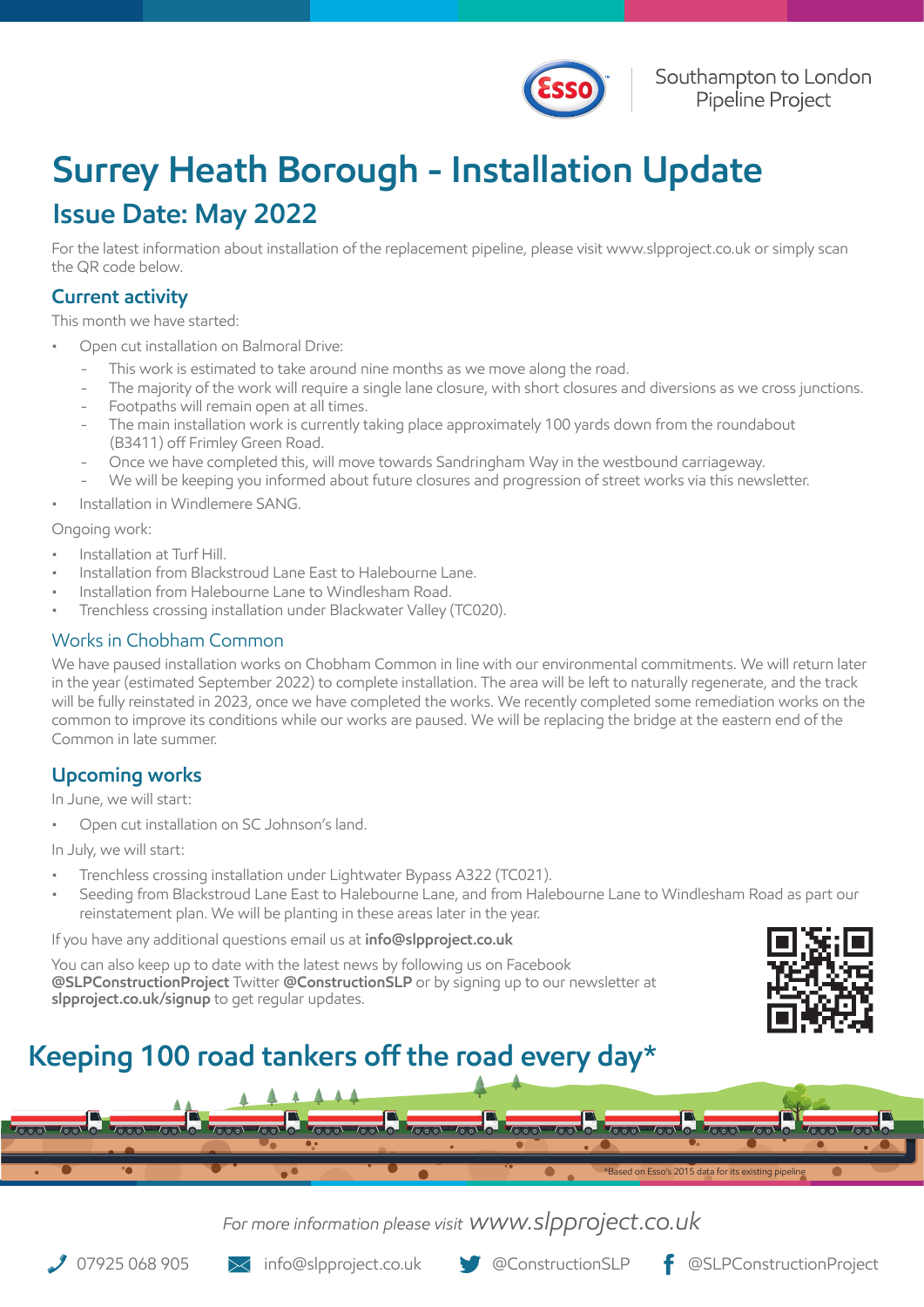

## **Phasing of works – Surrey Heath**

We are now releasing a local, area specific timeline for installation. This gives an indication of when we expect to be working in each area. We'll let you know at least two months in advance of any work starting and provide further detail of expected duration. Since we are currently progressing detailed design, the timetable may be subject to some additional change as we finalise our plans and work to reduce overall disruption during construction. Please be assured that if our plans change, we'll keep you informed. Once the pipeline is buried, it will be a quiet neighbour. 

*i*

| 2023        |           |     |     |     |     |     |     |  |  |  |  |
|-------------|-----------|-----|-----|-----|-----|-----|-----|--|--|--|--|
| $\sqrt{ar}$ | Apr       | May | Jun | Jul | Aug | Sep | Oct |  |  |  |  |
|             | SE        |     |     |     |     |     |     |  |  |  |  |
|             |           |     |     |     |     |     |     |  |  |  |  |
|             |           |     |     |     |     |     |     |  |  |  |  |
|             |           |     |     |     |     |     |     |  |  |  |  |
|             | SE        |     |     |     |     |     |     |  |  |  |  |
|             |           |     |     |     |     |     |     |  |  |  |  |
|             |           |     |     |     |     |     |     |  |  |  |  |
|             |           |     |     |     |     |     |     |  |  |  |  |
|             |           |     |     |     |     |     |     |  |  |  |  |
|             |           |     |     |     |     |     |     |  |  |  |  |
|             |           |     |     |     |     |     |     |  |  |  |  |
|             |           |     |     |     |     |     |     |  |  |  |  |
|             |           |     |     |     |     |     |     |  |  |  |  |
|             |           |     |     |     |     |     |     |  |  |  |  |
|             |           |     |     |     |     |     |     |  |  |  |  |
|             |           |     |     |     |     |     |     |  |  |  |  |
|             | <b>SE</b> |     |     |     |     |     |     |  |  |  |  |
|             |           |     |     |     |     |     |     |  |  |  |  |
|             |           |     |     |     |     |     |     |  |  |  |  |
|             |           |     |     |     |     |     |     |  |  |  |  |
|             |           |     |     |     |     |     |     |  |  |  |  |

- Advanced works / ecology mitigation
- Strimming **ST VC** Tree and Hedge Clearance Trenchless crossing including work area and access Open cut works rural / semi rural
- Reinstatement SE Seeding Compound in use Open cut streetworks

**PL** Planting

|                                                    | 2021       |    |                  |             | 2022 |     |            |     |            |            |     |                | 2023 |  |                 |  |           |     |     |     |     |                    |
|----------------------------------------------------|------------|----|------------------|-------------|------|-----|------------|-----|------------|------------|-----|----------------|------|--|-----------------|--|-----------|-----|-----|-----|-----|--------------------|
| <b>Construction Work Area</b>                      | Sep<br>Aug |    | $Oct$ Nov<br>Dec | Jan         | Feb  | Mar | Apr<br>May | Jun | Jul<br>Aug | Sep        | Oct | <b>Nov</b>     | Dec  |  | Jan   Feb   Mar |  | Apr       | May | Jun | Jul | Aug | $Sep \vert$<br>Oct |
| Trenchless Crossing TCO20 - Blackwater Valley      |            |    |                  |             |      |     |            |     |            |            |     |                |      |  |                 |  |           |     |     |     |     |                    |
| SC Johnson Land                                    |            | ST |                  |             | VC   |     |            |     |            | <b>OPL</b> |     |                |      |  |                 |  | <b>SE</b> |     |     |     |     |                    |
| Compound 5A off Frimley Green Road                 |            |    |                  |             |      |     |            |     |            |            |     |                |      |  |                 |  |           |     |     |     |     |                    |
| Frimley Green Road Roundabout                      |            |    |                  |             |      |     |            |     |            |            |     |                |      |  |                 |  |           |     |     |     |     |                    |
| Compound 5B off Balmoral Drive                     |            |    |                  |             |      |     |            |     |            |            |     |                |      |  |                 |  |           |     |     |     |     |                    |
| Balmoral Drive                                     |            |    |                  |             |      |     |            |     |            |            |     |                |      |  |                 |  |           |     |     |     |     |                    |
| St Catherines Road                                 |            |    |                  |             |      |     |            |     |            |            |     |                |      |  |                 |  |           |     |     |     |     |                    |
| St Catherines SANG                                 |            | VC |                  |             |      |     |            |     |            | ST         | VC  |                |      |  | PL              |  | SE        |     |     |     |     |                    |
| Compound 5C - St Catherines SANG                   |            |    |                  |             |      |     |            |     |            |            |     |                |      |  |                 |  |           |     |     |     |     |                    |
| Frith Hill                                         |            |    |                  |             |      |     |            |     |            |            | VC  |                |      |  |                 |  |           |     |     |     |     |                    |
| Compound 5U Frith Hill                             |            |    |                  |             | VC   |     |            |     |            | <b>ST</b>  |     |                |      |  |                 |  |           |     |     |     |     |                    |
| Pine Ridge Golf Course                             |            |    |                  |             |      |     |            |     |            |            |     |                |      |  |                 |  |           |     |     |     |     |                    |
| Compound 5D - Colony Bog & Bagshot Heath           |            |    |                  |             |      |     |            |     |            |            |     |                |      |  |                 |  |           |     |     |     |     |                    |
| Colony Bog & Bagshot Heath                         |            |    | VC               | <b>I</b> VC |      |     |            |     |            | <b>ST</b>  |     |                |      |  |                 |  |           |     |     |     |     |                    |
| Red Road                                           |            |    |                  |             |      |     |            |     |            |            |     |                |      |  |                 |  |           |     |     |     |     |                    |
| Compound 5E, Guildford Road , Turf Hill            |            |    |                  |             |      |     |            |     |            |            |     |                |      |  |                 |  |           |     |     |     |     |                    |
| Turf Hill                                          |            |    |                  |             | VC   |     |            |     | SE         |            |     | [PL]           |      |  |                 |  |           |     |     |     |     |                    |
| Trenchless Crossing TC021 - Lightwater Bypass A322 |            |    |                  |             |      |     |            |     |            |            |     |                |      |  |                 |  |           |     |     |     |     |                    |
| Windlemere SANG                                    |            |    |                  |             |      | VC  |            |     |            |            |     | <b>EPLE</b>    |      |  |                 |  |           |     |     |     |     |                    |
| Blackstroud Lane East to Halebourne Lane           |            |    |                  |             | VC   |     |            |     | SE         |            |     | PL             |      |  |                 |  |           |     |     |     |     |                    |
| Trenchless Crossing TC022 - Hale Bourne            |            |    |                  |             |      |     |            |     |            |            |     |                |      |  |                 |  |           |     |     |     |     |                    |
| Compound 5F off Halebourne Lane                    |            |    |                  |             |      |     |            |     |            |            |     |                |      |  |                 |  |           |     |     |     |     |                    |
| Halebourne Lane to Windlesham Road                 |            |    | VC               |             |      |     |            |     | SE         |            |     | P <sub>L</sub> |      |  |                 |  |           |     |     |     |     |                    |
| Trenchless Crossing TC023 - Windlesham Road        |            |    |                  |             |      |     |            |     |            |            |     |                |      |  |                 |  |           |     |     |     |     |                    |
| Windlesham Road to Steep Hill                      |            |    |                  |             | VC   |     |            |     |            |            |     | $\blacksquare$ |      |  |                 |  |           |     |     |     |     |                    |
| Steep Hill to Windsor Road                         |            |    |                  |             |      |     |            |     |            | VC         |     |                |      |  |                 |  |           |     |     |     |     |                    |
| Compound 5G off Windsor Road                       |            |    |                  |             |      |     |            |     |            |            |     |                |      |  |                 |  |           |     |     |     |     |                    |
| Chobham Common                                     |            |    |                  |             |      |     |            |     |            | ST/VC      |     |                |      |  | PL              |  | SE        |     |     |     |     |                    |
| Compound 5H - Chobham Common                       |            |    |                  |             |      |     |            |     |            |            |     |                |      |  |                 |  |           |     |     |     |     |                    |
| Trenchless Crossing TC024 - Chobham Common         |            |    |                  |             |      |     |            |     |            |            |     |                |      |  |                 |  |           |     |     |     |     |                    |
| Trenchless Crossing TC025 - Chobham Common         |            |    |                  |             |      |     |            |     |            |            |     |                |      |  |                 |  |           |     |     |     |     |                    |
| Compound 5I - Chobham Common                       |            |    |                  |             |      |     |            |     |            |            |     |                |      |  |                 |  |           |     |     |     |     |                    |
| Trenchless Crossing TC026 - Chobham Common         |            |    |                  |             |      |     |            |     |            |            |     |                |      |  |                 |  |           |     |     |     |     |                    |

### **Key**